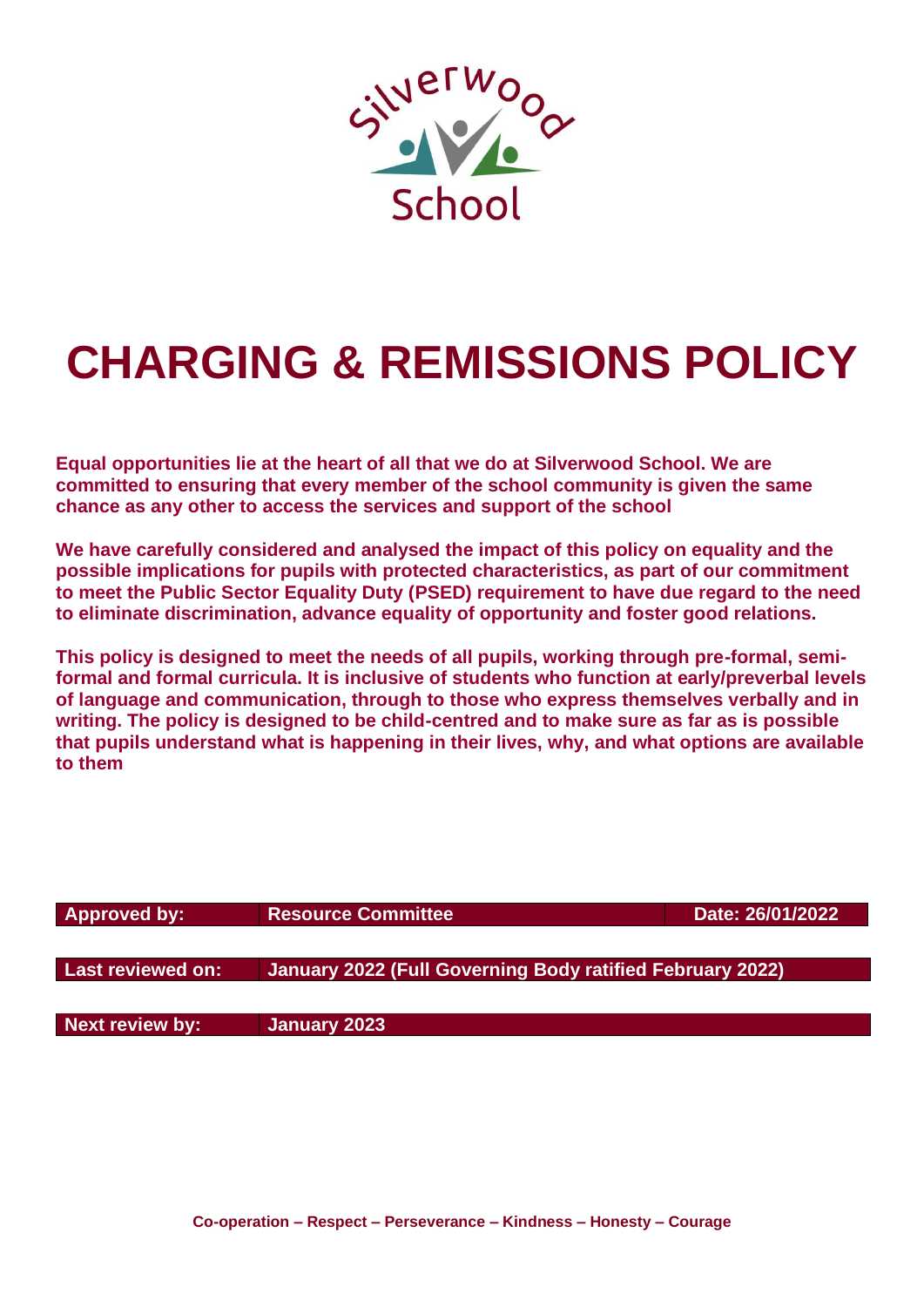# **INTRODUCTION**

This charging and remissions policy follows the Dept. of Education advice, which is based on Sections 449- 462 of the Education Act.

The aims of this policy are to set out what the schools will not charge for and what they will make a charge for, or request a voluntary contribution towards, from parents or guardians.

# **The schools cannot charge for:**

- Financial contributions as any part of any admissions process;
- Education provided during school hours [including the supply of any materials, books, instruments or other equipment];
- Education provided outside school hours if it is part of the national curriculum, or part of a syllabus for a prescribed public examination that the pupil is being prepared for at the school, or part of religious education;
- Instrumental or vocal tuition, for pupils learning individually or in groups, unless the tuition is provided at the request of the pupils parent;
- Entry for a prescribed public examination, if the pupil has been prepared for it at school;
- Examination resits if the pupil is being prepared for the resits at the school.

#### **The schools can charge for:**

The schools may recover the full costs of the following activities, which may be provided directly or through commissioned services but charges will not exceed actual cost:

- Educational or other activities provided wholly or mainly outside school hours, which are not:
	- (a) Part of the National Curriculum.
	- (b) Part of a syllabus for prescribed public examination, which the pupil is being prepared for at school.
	- (c) Part of religious education.

(Note: This could include before and after school clubs run by the school).

- Board and lodgings on residential visits (subject to remission arrangements).
- Cost of entering a pupil for a public examination not prescribed in regulations, and for the cost of preparing a pupil for that examination outside school hours.
- Cost of entering a pupil for a prescribed public examination including re-sits where no preparations have been provided by the school.
- Provision of instrumental and vocal tuition, which takes place during the school day and which has been requested by parents/guardians.
- Provision of materials/ingredients for subjects such as Art & Design or Food Technology, where pupils take home a finished product.
- Cost of repairing or replacing damaged or lost school property caused wilfully by their children.

# **Voluntary contributions**

Voluntary contributions may be requested from parents /carers for school activities in or out of school time which can only be provided if there is sufficient voluntary funding. . The level of contribution is designed to cover the cost of the activity without affecting the school's budget allocation. No pupils shall be excluded by reason of inability or unwillingness to make a voluntary contribution. Staff and vehicle costs will usually